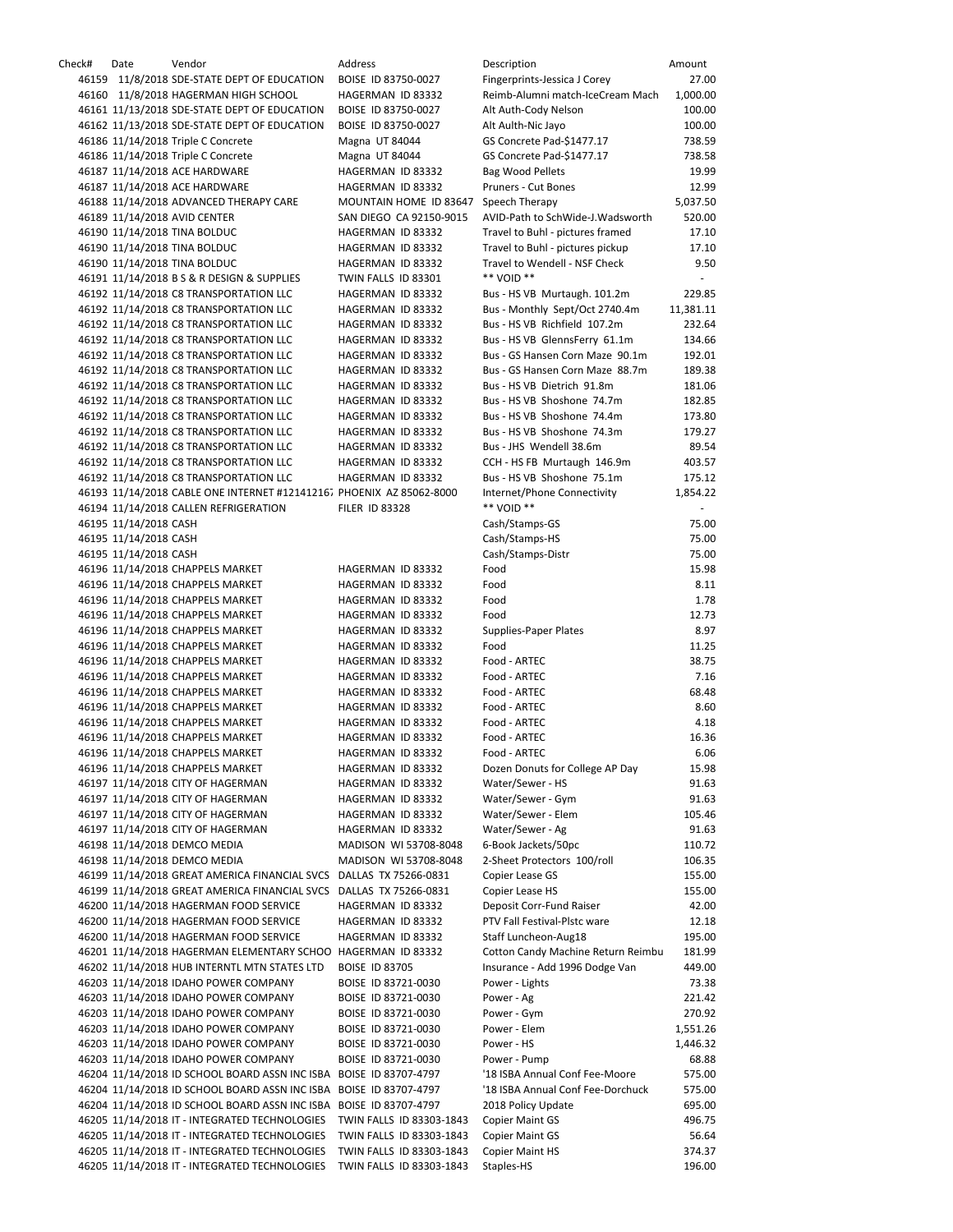|                                                                                          | HAGERMAN ID 83332                                   | HS Football Hansen                 | 36.10                    |
|------------------------------------------------------------------------------------------|-----------------------------------------------------|------------------------------------|--------------------------|
| 46206 11/14/2018 MARK KRESS<br>46206 11/14/2018 MARK KRESS                               | HAGERMAN ID 83332                                   | AD/Principal Mtg CSI               | 18.71                    |
|                                                                                          |                                                     |                                    |                          |
| 46206 11/14/2018 MARK KRESS                                                              | HAGERMAN ID 83332                                   | HS Football Carey                  | 60.80                    |
| 46206 11/14/2018 MARK KRESS                                                              | HAGERMAN ID 83332                                   | Mlg-Supt Mtg Oct18                 | 30.40                    |
| 46206 11/14/2018 MARK KRESS                                                              | HAGERMAN ID 83332                                   | Mlg-VB Distr Shoshone              | 57.00                    |
| 46206 11/14/2018 MARK KRESS                                                              | HAGERMAN ID 83332                                   | Mlg-Meals-IdFalls IRdg mtg         | 158.69                   |
| 46206 11/14/2018 MARK KRESS                                                              | HAGERMAN ID 83332                                   | Supt Mtg TF                        | 30.40                    |
| 46207 11/14/2018 MOUNTAIN ALARM INC                                                      | OGDEN UT 84412-2487                                 | Alarm Monitoring 11/1/18-1/31/19   | 81.00                    |
| 46208 11/14/2018 NEHEMAIN PICTURE FRAMING                                                | <b>BUHL ID 83316</b>                                | 15/16 Senior Class Picture Framing | 125.00                   |
| 46208 11/14/2018 NEHEMAIN PICTURE FRAMING                                                | <b>BUHL ID 83316</b>                                | 16/17 Senior Class Picture Framing | 75.00                    |
| 46208 11/14/2018 NEHEMAIN PICTURE FRAMING                                                | <b>BUHL ID 83316</b>                                | 17/18 Senior Class Picture Framing | 75.00                    |
|                                                                                          |                                                     |                                    |                          |
| 46208 11/14/2018 NEHEMAIN PICTURE FRAMING                                                | <b>BUHL ID 83316</b>                                | 14/15 Senior Class Picture Framing | 125.00                   |
| 46209 11/14/2018 NICHOLAS & CO.                                                          | SALT LAKE CITY UT 84145-000 Gloves                  |                                    | 46.99                    |
| 46209 11/14/2018 NICHOLAS & CO.                                                          | SALT LAKE CITY UT 84145-000 Food                    |                                    | 49.97                    |
| 46209 11/14/2018 NICHOLAS & CO.                                                          | SALT LAKE CITY UT 84145-000 Gloves                  |                                    | 187.96                   |
| 46209 11/14/2018 NICHOLAS & CO.                                                          | SALT LAKE CITY UT 84145-000 Supplies-Plastic Plates |                                    | 99.99                    |
| 46210 11/14/2018 NORCO INC.                                                              | TWIN FALLS ID 83301                                 | Cylinder Rent Oct18                | 29.80                    |
| 46210 11/14/2018 NORCO INC.                                                              | TWIN FALLS ID 83301                                 | Acetylene Argon O2                 | 108.88                   |
| 46210 11/14/2018 NORCO INC.                                                              | TWIN FALLS ID 83301                                 | Vinyl Screen 6x6 orange            | 59.38                    |
| 46210 11/14/2018 NORCO INC.                                                              | TWIN FALLS ID 83301                                 | Cylinder Rent-Sep18                | 29.80                    |
|                                                                                          |                                                     |                                    |                          |
| 46210 11/14/2018 NORCO INC.                                                              | TWIN FALLS ID 83301                                 | Elecrode Holders 6x6 screen Caps   | 103.76                   |
| 46210 11/14/2018 NORCO INC.                                                              | TWIN FALLS ID 83301                                 | Irwin Curved Jaw Pliers            | 9.42                     |
| 46210 11/14/2018 NORCO INC.                                                              | TWIN FALLS ID 83301                                 | Econocast Striker Safety Glasses   | 54.06                    |
| 46210 11/14/2018 NORCO INC.                                                              | TWIN FALLS ID 83301                                 | Tip Clnr Grndg Whl Polifan         | 94.43                    |
| 46210 11/14/2018 NORCO INC.                                                              | TWIN FALLS ID 83301                                 | Soapstone Magnetic Tape Brush      | 42.79                    |
| 46210 11/14/2018 NORCO INC.                                                              | TWIN FALLS ID 83301                                 | 3-Irwin Curved Jaw Pliers          | 29.14                    |
| 46210 11/14/2018 NORCO INC.                                                              | TWIN FALLS ID 83301                                 | 4.5" Grinder 8amp                  | 91.89                    |
| 46210 11/14/2018 NORCO INC.                                                              | TWIN FALLS ID 83301                                 | Cylinder Rent-Aug18                | 29.80                    |
| 46210 11/14/2018 NORCO INC.                                                              | TWIN FALLS ID 83301                                 | Cylinder Rent-Jul18                | 29.80                    |
|                                                                                          |                                                     |                                    |                          |
| 46210 11/14/2018 NORCO INC.                                                              | TWIN FALLS ID 83301                                 | Solid Wire                         | 251.68                   |
| 46210 11/14/2018 NORCO INC.                                                              | TWIN FALLS ID 83301                                 | Hobart 447A                        | 225.89                   |
| 46210 11/14/2018 NORCO INC.                                                              | TWIN FALLS ID 83301                                 | Gray Shoulder Split Weldg Glove    | 43.23                    |
| 46210 11/14/2018 NORCO INC.                                                              | TWIN FALLS ID 83301                                 | <b>Safety Glasses</b>              | 47.94                    |
| 46210 11/14/2018 NORCO INC.                                                              | TWIN FALLS ID 83301                                 | Svc Fee-10/31/18                   | 9.53                     |
| 46210 11/14/2018 NORCO INC.                                                              | TWIN FALLS ID 83301                                 | less paid by HS                    | (538.94)                 |
| 46211 11/14/2018 OFFICE VALUE                                                            | MERIDIAN ID 83642                                   | T.Eastrdy-Glue Sticks              | 27.96                    |
| 46211 11/14/2018 OFFICE VALUE                                                            | MERIDIAN ID 83642                                   | 4-Chicago Litehse Atomic Clock     | 339.96                   |
| 46211 11/14/2018 OFFICE VALUE                                                            | MERIDIAN ID 83642                                   | T.Eastrdy-3H Pnch Glue Wipes       | 149.86                   |
|                                                                                          |                                                     |                                    |                          |
|                                                                                          |                                                     |                                    | 44.94                    |
| 46211 11/14/2018 OFFICE VALUE                                                            | MERIDIAN ID 83642                                   | Expo Markers                       |                          |
| 46212 11/14/2018 PACIFIC STEEL                                                           | TWIN FALLS ID 83303-1413                            | Bus Rails (metal)                  | 464.44                   |
| 46213 11/14/2018 PRO ACTIVE ADVANTAGE LLC                                                | <b>GOODING ID 83330</b>                             | <b>Behavior Services</b>           | 3,741.75                 |
| 46213 11/14/2018 PRO ACTIVE ADVANTAGE LLC                                                | <b>GOODING ID 83330</b>                             | <b>Behavior Services</b>           | 305.00                   |
| 46213 11/14/2018 PRO ACTIVE ADVANTAGE LLC                                                | GOODING ID 83330                                    | <b>Behavior Services</b>           | 4,445.32                 |
| 46213 11/14/2018 PRO ACTIVE ADVANTAGE LLC                                                | GOODING ID 83330                                    | <b>Behavior Services</b>           | 4,503.14                 |
| 46213 11/14/2018 PRO ACTIVE ADVANTAGE LLC                                                | <b>GOODING ID 83330</b>                             | <b>Behavior Services</b>           | 213.13                   |
| 46213 11/14/2018 PRO ACTIVE ADVANTAGE LLC                                                | GOODING ID 83330                                    | <b>Behavior Services</b>           | 4,919.14                 |
| 46214 11/14/2018 BETTE M REED                                                            | WENDELL ID 83355                                    | Mlg-Dep Labor mtg TF               | 30.40                    |
| 46214 11/14/2018 BETTE M REED                                                            | WENDELL ID 83355                                    | Mlg/Meal-IASBO mtg                 | 44.74                    |
| 46215 11/14/2018 TIMES NEWS                                                              | CINCINNATI OH 45274-2548                            | ** VOID **                         | $\overline{\phantom{a}}$ |
| 46216 11/14/2018 TREASURE VALLEY COFFEE INC                                              | <b>BOISE ID 83713</b>                               | Water for Modular                  | 18.00                    |
|                                                                                          |                                                     |                                    |                          |
| 46216 11/14/2018 TREASURE VALLEY COFFEE INC                                              | <b>BOISE ID 83713</b>                               | <b>Water for Modulars</b>          | 22.50                    |
| 46217 11/14/2018 US BANKCORP CARD - B.Reed                                               | FARGO ND 58125-6343                                 | amzn:Astrobrite Card Stock         | 26.98                    |
| 46217 11/14/2018 US BANKCORP CARD - B.Reed                                               | FARGO ND 58125-6343                                 | amzn:Trade Clipboards-Music/Silver | 28.90                    |
| 46217 11/14/2018 US BANKCORP CARD - B.Reed                                               | FARGO ND 58125-6343                                 | amzn:Plas Folder/Prongs red/green- | 95.96                    |
| 46217 11/14/2018 US BANKCORP CARD - B.Reed                                               | FARGO ND 58125-6343                                 | amzn:Sht Protectr-Music/Silver     | 34.95                    |
| 46217 11/14/2018 US BANKCORP CARD - B.Reed                                               | FARGO ND 58125-6343                                 | amzn:GTD Audio Microphone (athleti | 168.00                   |
| 46217 11/14/2018 US BANKCORP CARD - B.Reed                                               | FARGO ND 58125-6343                                 | amzn:Diaper Genie Playtex Pail     | 36.44                    |
| 46217 11/14/2018 US BANKCORP CARD - B.Reed                                               | FARGO ND 58125-6343                                 | amzn:Diaper Genie Bag Refill       | 14.34                    |
|                                                                                          | FARGO ND 58125-6343                                 | amzn:3-GoSports Dry Erase Coach Bo | 38.73                    |
| 46217 11/14/2018 US BANKCORP CARD - B.Reed<br>46217 11/14/2018 US BANKCORP CARD - B.Reed | FARGO ND 58125-6343                                 | amzn:1-Acuvar 57" Tripod w/Mount   | 19.93                    |
|                                                                                          |                                                     |                                    |                          |
| 46217 11/14/2018 US BANKCORP CARD - B.Reed                                               | FARGO ND 58125-6343                                 | amzn:1-Yeton Ball Inflating Needle | 6.59                     |
| 46217 11/14/2018 US BANKCORP CARD - B.Reed                                               | FARGO ND 58125-6343                                 | amzn:3-Basketball Scorebooks       | 15.39                    |
| 46217 11/14/2018 US BANKCORP CARD - B.Reed                                               | FARGO ND 58125-6343                                 | amzn:1-Champro Equip Bag           | 24.90                    |
| 46217 11/14/2018 US BANKCORP CARD - B.Reed                                               | FARGO ND 58125-6343                                 | amzn:Calculator Ribbon-BR          | 5.09                     |
| 46217 11/14/2018 US BANKCORP CARD - B.Reed                                               | FARGO ND 58125-6343                                 | amzn:Laptop Battery                | 59.99                    |
| 46217 11/14/2018 US BANKCORP CARD - B.Reed                                               | FARGO ND 58125-6343                                 | amzn:5pk USB-C Cable red           | 13.99                    |
| 46217 11/14/2018 US BANKCORP CARD - B.Reed                                               | FARGO ND 58125-6343                                 | amzn:5pk USB-C Cable bl/wh         | 13.99                    |
| 46217 11/14/2018 US BANKCORP CARD - B.Reed                                               | FARGO ND 58125-6343                                 | SV Inn Rm-L.Priebe CTE BE          | 145.60                   |
| 46217 11/14/2018 US BANKCORP CARD - B.Reed                                               | FARGO ND 58125-6343                                 | <b>IBEA-CTE BE</b>                 | 200.00                   |
| 46217 11/14/2018 US BANKCORP CARD - B.Reed                                               | FARGO ND 58125-6343                                 | Camp Chef Tool Kit-athletics       | 19.99                    |
| 46217 11/14/2018 US BANKCORP CARD - B.Reed                                               | FARGO ND 58125-6343                                 | amzn:Acer Spin3 Laptops            | 1,199.97                 |

| 46206 11/14/2018 MARK KRESS                 | HAGERMAN ID 83332                                   | TF-Homecoming trip                 | 30.40                    |
|---------------------------------------------|-----------------------------------------------------|------------------------------------|--------------------------|
| 46206 11/14/2018 MARK KRESS                 | HAGERMAN ID 83332                                   | HS Football Hansen                 | 36.10                    |
| 46206 11/14/2018 MARK KRESS                 | HAGERMAN ID 83332                                   | AD/Principal Mtg CSI               | 18.71                    |
| 46206 11/14/2018 MARK KRESS                 | HAGERMAN ID 83332                                   | HS Football Carey                  | 60.80                    |
| 46206 11/14/2018 MARK KRESS                 | HAGERMAN ID 83332                                   | Mlg-Supt Mtg Oct18                 | 30.40                    |
| 46206 11/14/2018 MARK KRESS                 | HAGERMAN ID 83332                                   | Mlg-VB Distr Shoshone              | 57.00                    |
| 46206 11/14/2018 MARK KRESS                 | HAGERMAN ID 83332                                   | Mlg-Meals-IdFalls IRdg mtg         | 158.69                   |
| 46206 11/14/2018 MARK KRESS                 | HAGERMAN ID 83332                                   | Supt Mtg TF                        | 30.40                    |
| 46207 11/14/2018 MOUNTAIN ALARM INC         | OGDEN UT 84412-2487                                 | Alarm Monitoring 11/1/18-1/31/19   | 81.00                    |
| 46208 11/14/2018 NEHEMAIN PICTURE FRAMING   | <b>BUHL ID 83316</b>                                | 15/16 Senior Class Picture Framing | 125.00                   |
| 46208 11/14/2018 NEHEMAIN PICTURE FRAMING   | <b>BUHL ID 83316</b>                                | 16/17 Senior Class Picture Framing | 75.00                    |
| 46208 11/14/2018 NEHEMAIN PICTURE FRAMING   | <b>BUHL ID 83316</b>                                | 17/18 Senior Class Picture Framing | 75.00                    |
| 46208 11/14/2018 NEHEMAIN PICTURE FRAMING   | <b>BUHL ID 83316</b>                                | 14/15 Senior Class Picture Framing | 125.00                   |
| 46209 11/14/2018 NICHOLAS & CO.             | SALT LAKE CITY UT 84145-000 Gloves                  |                                    | 46.99                    |
| 46209 11/14/2018 NICHOLAS & CO.             | SALT LAKE CITY UT 84145-000 Food                    |                                    | 49.97                    |
|                                             | SALT LAKE CITY UT 84145-000 Gloves                  |                                    | 187.96                   |
| 46209 11/14/2018 NICHOLAS & CO.             |                                                     |                                    |                          |
| 46209 11/14/2018 NICHOLAS & CO.             | SALT LAKE CITY UT 84145-000 Supplies-Plastic Plates |                                    | 99.99                    |
| 46210 11/14/2018 NORCO INC.                 | TWIN FALLS ID 83301                                 | Cylinder Rent Oct18                | 29.80                    |
| 46210 11/14/2018 NORCO INC.                 | TWIN FALLS ID 83301                                 | Acetylene Argon O2                 | 108.88                   |
| 46210 11/14/2018 NORCO INC.                 | TWIN FALLS ID 83301                                 | Vinyl Screen 6x6 orange            | 59.38                    |
| 46210 11/14/2018 NORCO INC.                 | TWIN FALLS ID 83301                                 | Cylinder Rent-Sep18                | 29.80                    |
| 46210 11/14/2018 NORCO INC.                 | TWIN FALLS ID 83301                                 | Elecrode Holders 6x6 screen Caps   | 103.76                   |
| 46210 11/14/2018 NORCO INC.                 | TWIN FALLS ID 83301                                 | <b>Irwin Curved Jaw Pliers</b>     | 9.42                     |
| 46210 11/14/2018 NORCO INC.                 | TWIN FALLS ID 83301                                 | Econocast Striker Safety Glasses   | 54.06                    |
| 46210 11/14/2018 NORCO INC.                 | TWIN FALLS ID 83301                                 | Tip Clnr Grndg Whl Polifan         | 94.43                    |
| 46210 11/14/2018 NORCO INC.                 | TWIN FALLS ID 83301                                 | Soapstone Magnetic Tape Brush      | 42.79                    |
| 46210 11/14/2018 NORCO INC.                 | TWIN FALLS ID 83301                                 | 3-Irwin Curved Jaw Pliers          | 29.14                    |
| 46210 11/14/2018 NORCO INC.                 | TWIN FALLS ID 83301                                 | 4.5" Grinder 8amp                  | 91.89                    |
| 46210 11/14/2018 NORCO INC.                 | TWIN FALLS ID 83301                                 | Cylinder Rent-Aug18                | 29.80                    |
| 46210 11/14/2018 NORCO INC.                 | TWIN FALLS ID 83301                                 | Cylinder Rent-Jul18                | 29.80                    |
| 46210 11/14/2018 NORCO INC.                 | TWIN FALLS ID 83301                                 | Solid Wire                         | 251.68                   |
| 46210 11/14/2018 NORCO INC.                 | TWIN FALLS ID 83301                                 | Hobart 447A                        | 225.89                   |
| 46210 11/14/2018 NORCO INC.                 | TWIN FALLS ID 83301                                 | Gray Shoulder Split Weldg Glove    | 43.23                    |
| 46210 11/14/2018 NORCO INC.                 | TWIN FALLS ID 83301                                 | Safety Glasses                     | 47.94                    |
| 46210 11/14/2018 NORCO INC.                 | TWIN FALLS ID 83301                                 | Svc Fee-10/31/18                   | 9.53                     |
| 46210 11/14/2018 NORCO INC.                 | TWIN FALLS ID 83301                                 | less paid by HS                    | (538.94)                 |
| 46211 11/14/2018 OFFICE VALUE               | MERIDIAN ID 83642                                   | T.Eastrdy-Glue Sticks              | 27.96                    |
| 46211 11/14/2018 OFFICE VALUE               | MERIDIAN ID 83642                                   | 4-Chicago Litehse Atomic Clock     | 339.96                   |
| 46211 11/14/2018 OFFICE VALUE               | MERIDIAN ID 83642                                   | T.Eastrdy-3H Pnch Glue Wipes       | 149.86                   |
| 46211 11/14/2018 OFFICE VALUE               | MERIDIAN ID 83642                                   | Expo Markers                       | 44.94                    |
| 46212 11/14/2018 PACIFIC STEEL              | TWIN FALLS ID 83303-1413                            | Bus Rails (metal)                  | 464.44                   |
| 46213 11/14/2018 PRO ACTIVE ADVANTAGE LLC   | GOODING ID 83330                                    | <b>Behavior Services</b>           | 3,741.75                 |
| 46213 11/14/2018 PRO ACTIVE ADVANTAGE LLC   | GOODING ID 83330                                    | <b>Behavior Services</b>           | 305.00                   |
|                                             | <b>GOODING ID 83330</b>                             | <b>Behavior Services</b>           | 4,445.32                 |
| 46213 11/14/2018 PRO ACTIVE ADVANTAGE LLC   |                                                     |                                    |                          |
| 46213 11/14/2018 PRO ACTIVE ADVANTAGE LLC   | GOODING ID 83330                                    | <b>Behavior Services</b>           | 4,503.14                 |
| 46213 11/14/2018 PRO ACTIVE ADVANTAGE LLC   | <b>GOODING ID 83330</b>                             | <b>Behavior Services</b>           | 213.13                   |
| 46213 11/14/2018 PRO ACTIVE ADVANTAGE LLC   | GOODING ID 83330                                    | <b>Behavior Services</b>           | 4,919.14                 |
| 46214 11/14/2018 BETTE M REED               | WENDELL ID 83355                                    | Mlg-Dep Labor mtg TF               | 30.40                    |
| 46214 11/14/2018 BETTE M REED               | WENDELL ID 83355                                    | Mlg/Meal-IASBO mtg                 | 44.74                    |
| 46215 11/14/2018 TIMES NEWS                 | CINCINNATI OH 45274-2548                            | ** VOID **                         | $\overline{\phantom{a}}$ |
| 46216 11/14/2018 TREASURE VALLEY COFFEE INC | <b>BOISE ID 83713</b>                               | Water for Modular                  | 18.00                    |
| 46216 11/14/2018 TREASURE VALLEY COFFEE INC | <b>BOISE ID 83713</b>                               | <b>Water for Modulars</b>          | 22.50                    |
| 46217 11/14/2018 US BANKCORP CARD - B.Reed  | FARGO ND 58125-6343                                 | amzn:Astrobrite Card Stock         | 26.98                    |
| 46217 11/14/2018 US BANKCORP CARD - B.Reed  | FARGO ND 58125-6343                                 | amzn:Trade Clipboards-Music/Silver | 28.90                    |
| 46217 11/14/2018 US BANKCORP CARD - B.Reed  | FARGO ND 58125-6343                                 | amzn:Plas Folder/Prongs red/green- | 95.96                    |
| 46217 11/14/2018 US BANKCORP CARD - B.Reed  | FARGO ND 58125-6343                                 | amzn:Sht Protectr-Music/Silver     | 34.95                    |
| 46217 11/14/2018 US BANKCORP CARD - B.Reed  | FARGO ND 58125-6343                                 | amzn:GTD Audio Microphone (athleti | 168.00                   |
| 46217 11/14/2018 US BANKCORP CARD - B.Reed  | FARGO ND 58125-6343                                 | amzn:Diaper Genie Playtex Pail     | 36.44                    |
| 46217 11/14/2018 US BANKCORP CARD - B.Reed  | FARGO ND 58125-6343                                 | amzn:Diaper Genie Bag Refill       | 14.34                    |
| 46217 11/14/2018 US BANKCORP CARD - B.Reed  | FARGO ND 58125-6343                                 | amzn:3-GoSports Dry Erase Coach Bo | 38.73                    |
| 46217 11/14/2018 US BANKCORP CARD - B.Reed  | FARGO ND 58125-6343                                 | amzn:1-Acuvar 57" Tripod w/Mount   | 19.93                    |
| 46217 11/14/2018 US BANKCORP CARD - B.Reed  | FARGO ND 58125-6343                                 | amzn:1-Yeton Ball Inflating Needle | 6.59                     |
| 46217 11/14/2018 US BANKCORP CARD - B.Reed  | FARGO ND 58125-6343                                 | amzn:3-Basketball Scorebooks       | 15.39                    |
| 46217 11/14/2018 US BANKCORP CARD - B.Reed  | FARGO ND 58125-6343                                 | amzn:1-Champro Equip Bag           | 24.90                    |
| 46217 11/14/2018 US BANKCORP CARD - B.Reed  | FARGO ND 58125-6343                                 | amzn:Calculator Ribbon-BR          | 5.09                     |
| 46217 11/14/2018 US BANKCORP CARD - B.Reed  | FARGO ND 58125-6343                                 | amzn:Laptop Battery                | 59.99                    |
| 46217 11/14/2018 US BANKCORP CARD - B.Reed  | FARGO ND 58125-6343                                 | amzn:5pk USB-C Cable red           | 13.99                    |
| 46217 11/14/2018 US BANKCORP CARD - B.Reed  | FARGO ND 58125-6343                                 | amzn:5pk USB-C Cable bl/wh         | 13.99                    |
| 46217 11/14/2018 US BANKCORP CARD - B.Reed  | FARGO ND 58125-6343                                 | SV Inn Rm-L.Priebe CTE BE          | 145.60                   |
| 46217 11/14/2018 US BANKCORP CARD - B.Reed  | FARGO ND 58125-6343                                 | <b>IBEA-CTE BE</b>                 | 200.00                   |
| 46217 11/14/2018 US BANKCORP CARD - B.Reed  | FARGO ND 58125-6343                                 | Camp Chef Tool Kit-athletics       | 19.99                    |
| 46217 11/14/2018 US BANKCORP CARD - B.Reed  | FARGO ND 58125-6343                                 | amzn:Acer Spin3 Laptops            | 1,199.97                 |
| 46217 11/14/2018 US BANKCORP CARD - B.Reed  | FARGO ND 58125-6343                                 | Shilo Inn R.Hoffmnn/Fed Prog       | 99.00                    |
|                                             |                                                     |                                    |                          |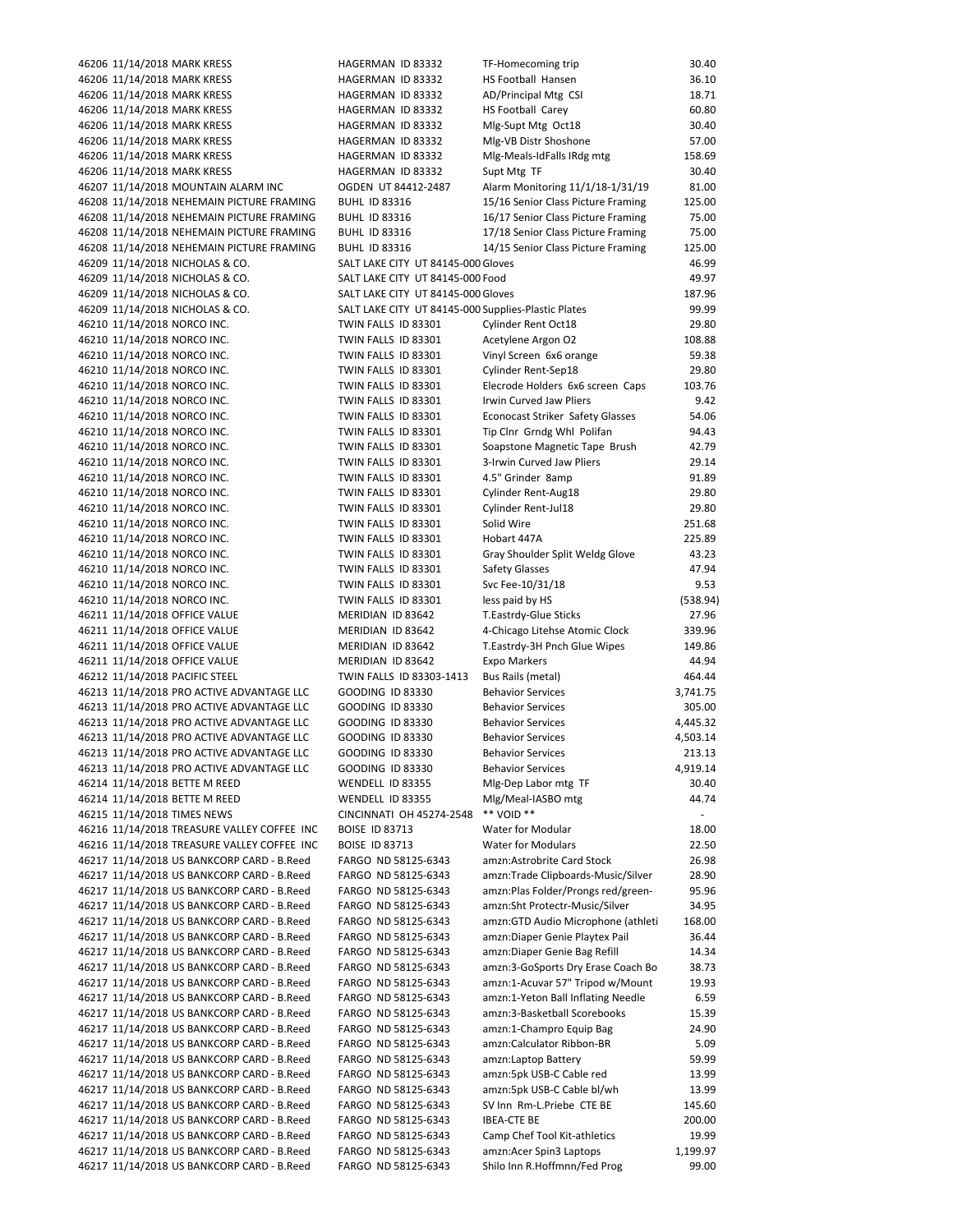46217 11/14/2018 US BANKCORP CARD ‐ B.Reed FARGO ND 58125‐6343 amzn:Privacy Shields‐12pk 54.94 46217 11/14/2018 US BANKCORP CARD ‐ B.Reed FARGO ND 58125‐6343 amzn:2‐Eletric Pencil Sharpeners 37.98 46217 11/14/2018 US BANKCORP CARD ‐ B.Reed FARGO ND 58125‐6343 amzn:Printer Toner Lyocera 154.95 46217 11/14/2018 US BANKCORP CARD ‐ B.Reed FARGO ND 58125‐6343 amzn:Brother Prntr Toner‐SpEd 64.39 46217 11/14/2018 US BANKCORP CARD ‐ B.Reed FARGO ND 58125‐6343 amzn:Strait‐Line Treatment Table 392.84 46217 11/14/2018 US BANKCORP CARD ‐ B.Reed FARGO ND 58125‐6343 CSI‐Transf Tchg Conf‐M.Leija 10.00 46217 11/14/2018 US BANKCORP CARD ‐ B.Reed FARGO ND 58125‐6343 amzn:2‐Camera Shoulder Straps 6.98 46217 11/14/2018 US BANKCORP CARD ‐ B.Reed FARGO ND 58125‐6343 amzn:Deck Storage Container‐Plgr 139.47 46217 11/14/2018 US BANKCORP CARD ‐ B.Reed FARGO ND 58125‐6343 Library Books ‐ HS 16.68 46217 11/14/2018 US BANKCORP CARD ‐ B.Reed FARGO ND 58125‐6343 amzn:Miracle/34st‐Reorder/Owsley 181.56 46217 11/14/2018 US BANKCORP CARD ‐ B.Reed FARGO ND 58125‐6343 amzn:Helmet Display Box 15.85 46217 11/14/2018 US BANKCORP CARD ‐ B.Reed FARGO ND 58125‐6343 Camp Chef Grill‐athletics 299.99 46217 11/14/2018 US BANKCORP CARD ‐ B.Reed FARGO ND 58125‐6343 TreadDr‐belt Treadmill HS 27.98 46217 11/14/2018 US BANKCORP CARD ‐ B.Reed FARGO ND 58125‐6343 amzn:20‐IceCream mix 454.00 46217 11/14/2018 US BANKCORP CARD ‐ B.Reed FARGO ND 58125‐6343 amzn:Masking Tape 15.97 46217 11/14/2018 US BANKCORP CARD ‐ B.Reed FARGO ND 58125‐6343 amzn:Calculator Ribbon‐ML 5.09 46217 11/14/2018 US BANKCORP CARD ‐ B.Reed FARGO ND 58125‐6343 amzn:Calculator Ribbon‐TB 5.08 46217 11/14/2018 US BANKCORP CARD ‐ B.Reed FARGO ND 58125‐6343 amzn:2‐Hi‐Density Foam Roller 24" 35.98 46217 11/14/2018 US BANKCORP CARD ‐ B.Reed FARGO ND 58125‐6343 amzn:2‐Bosu Balance Trnr 65cc 299.90 46217 11/14/2018 US BANKCORP CARD ‐ B.Reed FARGO ND 58125‐6343 amzn:Basktb SoccerB DodgeB FootB 138.71 46217 11/14/2018 US BANKCORP CARD ‐ B.Reed FARGO ND 58125‐6343 amzn:Playgr Balls 34.46 46217 11/14/2018 US BANKCORP CARD ‐ B.Reed FARGO ND 58125‐6343 amzn:12‐First Aide Fanny Packs 189.06 46217 11/14/2018 US BANKCORP CARD ‐ B.Reed FARGO ND 58125‐6343 amzn:2‐Logic Cases/camera 73.28 46217 11/14/2018 US BANKCORP CARD ‐ B.Reed FARGO ND 58125‐6343 amzn:2‐52mm Filter 12.98 46217 11/14/2018 US BANKCORP CARD ‐ B.Reed FARGO ND 58125‐6343 amzn:58mm Circular Filter 6.99 46217 11/14/2018 US BANKCORP CARD ‐ B.Reed FARGO ND 58125‐6343 amzn:2‐52mm Circular Filter 11.98 46217 11/14/2018 US BANKCORP CARD ‐ B.Reed FARGO ND 58125‐6343 amzn:52MM Cameral Lens/cap 6.99 46217 11/14/2018 US BANKCORP CARD ‐ B.Reed FARGO ND 58125‐6343 amzn:UV Lens Filter 5.99 46217 11/14/2018 US BANKCORP CARD ‐ B.Reed FARGO ND 58125‐6343 amzn:8‐Cork Bulletin Bars‐txtbks/W 88.08 46217 11/14/2018 US BANKCORP CARD ‐ B.Reed FARGO ND 58125‐6343 amzn:36 TI Scientific Calculators 323.64 46217 11/14/2018 US BANKCORP CARD ‐ B.Reed FARGO ND 58125‐6343 amzn:Lysol Wipes Pckg Tape Tissues 39.42 46217 11/14/2018 US BANKCORP CARD ‐ B.Reed FARGO ND 58125‐6343 amzn:Card Stock Post‐It Notes 57.65 46217 11/14/2018 US BANKCORP CARD ‐ B.Reed FARGO ND 58125‐6343 amzn:Fuel‐UP Candy/Tape 46.97 46217 11/14/2018 US BANKCORP CARD ‐ B.Reed FARGO ND 58125‐6343 2‐ParaPro Praxis Tests 110.00 46217 11/14/2018 US BANKCORP CARD ‐ B.Reed FARGO ND 58125‐6343 GS Libr Books (Glanbia funds) 188.79 46217 11/14/2018 US BANKCORP CARD ‐ B.Reed FARGO ND 58125‐6343 GS Libr Books (Glanbia funds) 12.13 46217 11/14/2018 US BANKCORP CARD ‐ B.Reed FARGO ND 58125‐6343 amzn:Cotton Candy Machine PTV 181.99 46217 11/14/2018 US BANKCORP CARD ‐ B.Reed FARGO ND 58125‐6343 amzn:Cotton Candy Machine PTV RETN (181.99) 46217 11/14/2018 US BANKCORP CARD ‐ B.Reed FARGO ND 58125‐6343 amzn:25‐Miracle/34 St Owsley 135.55 46217 11/14/2018 US BANKCORP CARD ‐ B.Reed FARGO ND 58125‐6343 amzn:Retns‐Miracle not shipped (28.84) 46217 11/14/2018 US BANKCORP CARD ‐ B.Reed FARGO ND 58125‐6343 amzn:Retns‐Miracle wrong bk (50.14) 46217 11/14/2018 US BANKCORP CARD ‐ B.Reed FARGO ND 58125‐6343 Camp Chef Grill Cover‐athletics 44.19 46218 11/14/2018 US BANKCORP CARD ‐ M.Kress AVID/Seattle‐T.Estrday Food 21.47 46218 11/14/2018 US BANKCORP CARD ‐ M.Kress AVID/Seattle‐T.Estrday Taxi 50.00 46219 11/14/2018 VALLEY WIDE COOP INC JEROME ID 83338-6138 LPGas 700.3g-HHS 1,084.76 46220 11/14/2018 CONNIE VAN KLEECK OTR/L GOODING ID 83330 Occupational Therapy 660.00 46221 11/14/2018 VERIZON WIRELESS DALLAS TX 75266‐0108 Cell Phone ‐ Knapp 53.18 46221 11/14/2018 VERIZON WIRELESS DALLAS TX 75266‐0108 Cell Phone ‐ Cottom 53.18 46221 11/14/2018 VERIZON WIRELESS DALLAS TX 75266‐0108 Cell Phone ‐ Jackson 26.63 46221 11/14/2018 VERIZON WIRELESS DALLAS TX 75266‐0108 Cell Phone ‐ Wadsworth 56.49 46221 11/14/2018 VERIZON WIRELESS DALLAS TX 75266‐0108 Cell Phone ‐ Kress 53.18 46221 11/14/2018 VERIZON WIRELESS DALLAS TX 75266‐0108 Cell Phone ‐ Smith 53.18 46222 11/14/2018 WALMART COMMUNITY ATLANTA GA 30353‐0934 Milk Machine purchases 144.70 46222 11/14/2018 WALMART COMMUNITY ATLANTA GA 30353‐0934 Paper Plates Bowls‐Sponges 45.38 46222 11/14/2018 WALMART COMMUNITY ATLANTA GA 30353‐0934 Tchr Birthday goodies‐HS 31.51 46222 11/14/2018 WALMART COMMUNITY ATLANTA GA 30353‐0934 Zip Loc Bags 5.22 46222 11/14/2018 WALMART COMMUNITY ATLANTA GA 30353‐0934 Staff Goodies‐HS 26.99 46223 11/14/2018 WWS-WESTERN WASTE SERVICES JEROME ID 83338 Trash Pickup - Oct 2018 256.06 46223 11/14/2018 WWS-WESTERN WASTE SERVICES JEROME ID 83338 Trash Pickup - Oct 2018 - Ag 185.40 46224 11/14/2018 ZIGGY EXPRESS HAGERMAN BLISS ID 83314 UNLEADED 10.368 GAL 09/06/2018 34.83 46224 11/14/2018 ZIGGY EXPRESS HAGERMAN BLISS ID 83314 UNLEADED 27.629 GAL 09/12/2018 92.81 46224 11/14/2018 ZIGGY EXPRESS HAGERMAN BLISS ID 83314 GAS MOWER 32.37 46225 11/14/2018 SDE‐STATE DEPT OF EDUCATION BOISE ID 83750‐0027 Fingerprints‐Mary Geisel 27.00 46226 11/18/2018 TIMES NEWS CINCINNATI OH 45274‐2548 Wanted‐Secretary 167.18 46226 11/18/2018 TIMES NEWS CINCINNATI OH 45274‐2548 Wanted‐Secretary (27.18) 46226 11/18/2018 TIMES NEWS CINCINNATI OH 45274‐2548 Wanted‐Secretary 134.35 46227 11/18/2018 TIMES NEWS‐LEGALS TWIN FALLS ID 83303‐0548 Legal‐IFARMS F/S 78.57 46228 11/20/2018 AMERICAN FIDELITY CO ‐ HSA Am Fidelity ‐ HSA Svg ‐ 112018 1.08 46228 11/20/2018 AMERICAN FIDELITY CO ‐ HSA Am Fidelity ‐ HSA Svg ‐ 112018 23.19 46228 11/20/2018 AMERICAN FIDELITY CO ‐ HSA Am Fidelity ‐ HSA Svg ‐ 112018 86.86 46228 11/20/2018 AMERICAN FIDELITY CO ‐ HSA Am Fidelity ‐ HSA Svg ‐ 112018 139.74 46228 11/20/2018 AMERICAN FIDELITY CO ‐ HSA Am Fidelity ‐ HSA Svg ‐ 112018 15.71 46228 11/20/2018 AMERICAN FIDELITY CO ‐ HSA Am Fidelity ‐ HSA Svg ‐ 112018 107.01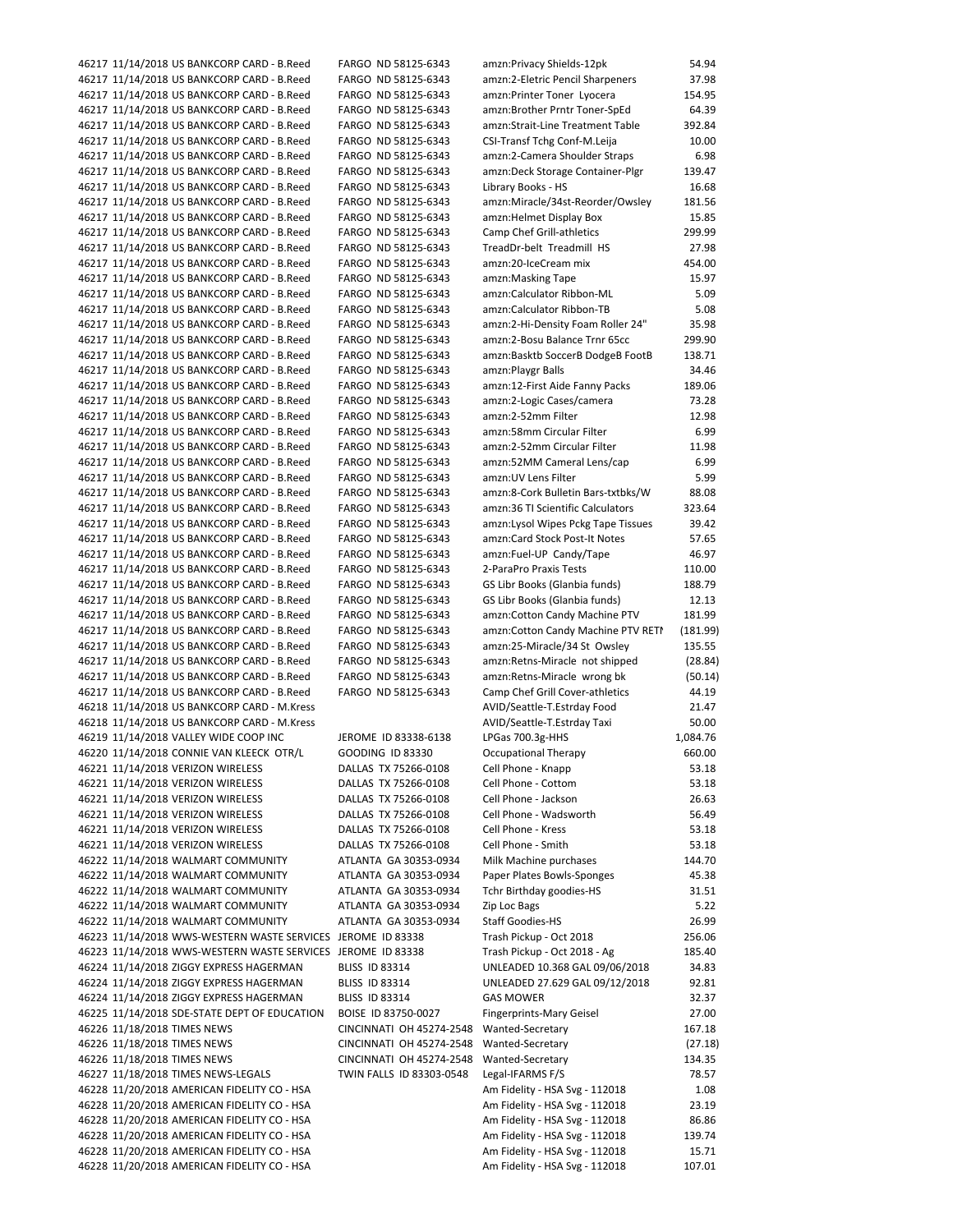| 46228 11/20/2018 AMERICAN FIDELITY CO - HSA |                     | Am Fidelity - HSA Svg - 112018 | 112.22   |
|---------------------------------------------|---------------------|--------------------------------|----------|
| 46228 11/20/2018 AMERICAN FIDELITY CO - HSA |                     | Am Fidelity - HSA Svg - 112018 | 187.70   |
| 46228 11/20/2018 AMERICAN FIDELITY CO - HSA |                     | Am Fidelity - HSA Svg - 112018 | 6.29     |
| 46229 11/20/2018 BLUE CROSS OF IDAHO        | BOISE ID 83707-0948 | ** VOID **                     |          |
| 46230 11/20/2018 HJSD - IRS                 |                     | IRS-Fica - 112018              | 3,046.88 |
| 46230 11/20/2018 HJSD - IRS                 |                     | IRS-Fica - 112018              | 3,033.58 |
| 46230 11/20/2018 HJSD - IRS                 |                     | IRS-Fica - 112018              | 588.43   |
|                                             |                     | IRS-Fica - 112018              | 313.87   |
| 46230 11/20/2018 HJSD - IRS                 |                     |                                |          |
| 46230 11/20/2018 HJSD - IRS                 |                     | IRS-Medicare - 112018          | 228.23   |
| 46230 11/20/2018 HJSD - IRS                 |                     | IRS-Fica - 112018              | 106.05   |
| 46230 11/20/2018 HJSD - IRS                 |                     | IRS-Fica - 112018              | 14.89    |
| 46230 11/20/2018 HJSD - IRS                 |                     | IRS-Fica - 112018              | 62.03    |
| 46230 11/20/2018 HJSD - IRS                 |                     | IRS-Fica - 112018              | 467.82   |
| 46230 11/20/2018 HJSD - IRS                 |                     | IRS-Fica - 112018              | 777.46   |
| 46230 11/20/2018 HJSD - IRS                 |                     | IRS-Fica - 112018              | 44.72    |
| 46230 11/20/2018 HJSD - IRS                 |                     | IRS-Fica - 112018              | 14.01    |
| 46230 11/20/2018 HJSD - IRS                 |                     | IRS-Fica - 112018              | 16.73    |
| 46230 11/20/2018 HJSD - IRS                 |                     | IRS-Fica - 112018              | 235.13   |
| 46230 11/20/2018 HJSD - IRS                 |                     | IRS-Fica - 112018              | 95.25    |
| 46230 11/20/2018 HJSD - IRS                 |                     | IRS-Fica - 112018              | 91.56    |
|                                             |                     |                                |          |
| 46230 11/20/2018 HJSD - IRS                 |                     | Medicare - 112018              | 15.51    |
| 46230 11/20/2018 HJSD - IRS                 |                     | IRS-Fica - 112018              | 199.04   |
| 46230 11/20/2018 HJSD - IRS                 |                     | IRS-Medicare - 112018          | 275.10   |
| 46230 11/20/2018 HJSD - IRS                 |                     | IRS-Fica - 112018              | 258.24   |
| 46230 11/20/2018 HJSD - IRS                 |                     | IRS-Fica - 112018              | 22.01    |
| 46230 11/20/2018 HJSD - IRS                 |                     | IRS-Fica - 112018              | 37.26    |
| 46230 11/20/2018 HJSD - IRS                 |                     | IRS-Fica - 112018              | 271.15   |
| 46230 11/20/2018 HJSD - IRS                 |                     | IRS-Fica - 112018              | 3.42     |
| 46230 11/20/2018 HJSD - IRS                 |                     | IRS-Medicare - 112018          | 604.46   |
| 46230 11/20/2018 HJSD - IRS                 |                     | IRS-Medicare - 112018          | 35.88    |
| 46230 11/20/2018 HJSD - IRS                 |                     | IRS-Fica - 112018              | 21.93    |
| 46230 11/20/2018 HJSD - IRS                 |                     | IRS-Fica - 112018              | 8.23     |
| 46230 11/20/2018 HJSD - IRS                 |                     | IRS-Fica - 112018              | 392.22   |
|                                             |                     |                                |          |
| 46231 11/20/2018 HJSD - PERSI               |                     | PERSI-Retirement - 112018      | 337.71   |
| 46231 11/20/2018 HJSD - PERSI               |                     | PERSI-Sick Leave - 112018      | 34.61    |
| 46231 11/20/2018 HJSD - PERSI               |                     | PERSI-Retirement - 112018      | 66.75    |
| 46231 11/20/2018 HJSD - PERSI               |                     | PERSI-Retirement - 112018      | 27.48    |
| 46231 11/20/2018 HJSD - PERSI               |                     | PERSI-Retirement - 112018      | 27.48    |
| 46231 11/20/2018 HJSD - PERSI               |                     | PERSI-Sick Leave - 112018      | 6.84     |
| 46231 11/20/2018 HJSD - PERSI               |                     | PERSI-Sick Leave - 112018      | 2.82     |
| 46231 11/20/2018 HJSD - PERSI               |                     | PERSI-Sick Leave - 112018      | 2.82     |
| 46231 11/20/2018 HJSD - PERSI               |                     | PERSI-Retirement - 112018      | 150.31   |
| 46231 11/20/2018 HJSD - PERSI               |                     | PERSI-Sick Leave - 112018      | 15.39    |
| 46231 11/20/2018 HJSD - PERSI               |                     | Persi - Retirement - 112018    | 23.58    |
| 46231 11/20/2018 HJSD - PERSI               |                     | Persi - Sick Leave - 112018    | 2.42     |
| 46231 11/20/2018 HJSD - PERSI               |                     | PERSI-Retirement - 112018      | 501.48   |
|                                             |                     |                                |          |
| 46231 11/20/2018 HJSD - PERSI               |                     | PERSI-Sick Leave - 112018      | 51.38    |
| 46231 11/20/2018 HJSD - PERSI               |                     | PERSI-Retirement - 112018      | 849.17   |
| 46231 11/20/2018 HJSD - PERSI               |                     | PERSI-Sick Leave - 112018      | 87.01    |
| 46231 11/20/2018 HJSD - PERSI               |                     | PERSI-Sick Leave - 112018      | 134.14   |
| 46231 11/20/2018 HJSD - PERSI               |                     | PERSI-Sick Leave - 112018      | 36.56    |
| 46231 11/20/2018 HJSD - PERSI               |                     | PERSI-Retirement - 112018      | 55.89    |
| 46231 11/20/2018 HJSD - PERSI               |                     | PERSI-Sick Leave - 112018      | 5.72     |
| 46231 11/20/2018 HJSD - PERSI               |                     | PERSI-Retirement - 112018      | 14.12    |
| 46231 11/20/2018 HJSD - PERSI               |                     | PERSI-Sick Leave - 112018      | 1.45     |
| 46231 11/20/2018 HJSD - PERSI               |                     | PERSI-Retirement - 112018      | 4,778.34 |
| 46231 11/20/2018 HJSD - PERSI               |                     | PERSI-Retirement - 112018      | 4,736.26 |
| 46231 11/20/2018 HJSD - PERSI               |                     | PERSI-Retirement - 112018      | 951.39   |
|                                             |                     |                                |          |
| 46231 11/20/2018 HJSD - PERSI               |                     | PERSI-Sick Leave - 112018      | 12.76    |
| 46231 11/20/2018 HJSD - PERSI               |                     | PERSI-Retirement - 112018      | 477.25   |
| 46231 11/20/2018 HJSD - PERSI               |                     | PERSI-Retirement - 112018      | 88.45    |
| 46231 11/20/2018 HJSD - PERSI               |                     | PERSI-Retirement - 112018      | 23.01    |
| 46231 11/20/2018 HJSD - PERSI               |                     | PERSI-Retirement - 112018      | 101.83   |
| 46231 11/20/2018 HJSD - PERSI               |                     | PERSI-Retirement - 112018      | 801.84   |
| 46231 11/20/2018 HJSD - PERSI               |                     | PERSI-Retirement - 112018      | 1,309.08 |
| 46231 11/20/2018 HJSD - PERSI               |                     | PERSI-Retirement - 112018      | 356.77   |
| 46231 11/20/2018 HJSD - PERSI               |                     | PERSI-Retirement - 112018      | 165.08   |
| 46231 11/20/2018 HJSD - PERSI               |                     | PERSI-Retirement - 112018      | 297.94   |
| 46231 11/20/2018 HJSD - PERSI               |                     | PERSI-Retirement - 112018      | 387.23   |
| 46231 11/20/2018 HJSD - PERSI               |                     | PERSI-Retirement - 112018      | 32.89    |
| 46231 11/20/2018 HJSD - PERSI               |                     |                                |          |
|                                             |                     | PERSI-Retirement - 112018      | 56.13    |
| 46231 11/20/2018 HJSD - PERSI               |                     | PERSI-Retirement - 112018      | 380.83   |
| 46231 11/20/2018 HJSD - PERSI               |                     | PERSI-Retirement - 112018      | 1.87     |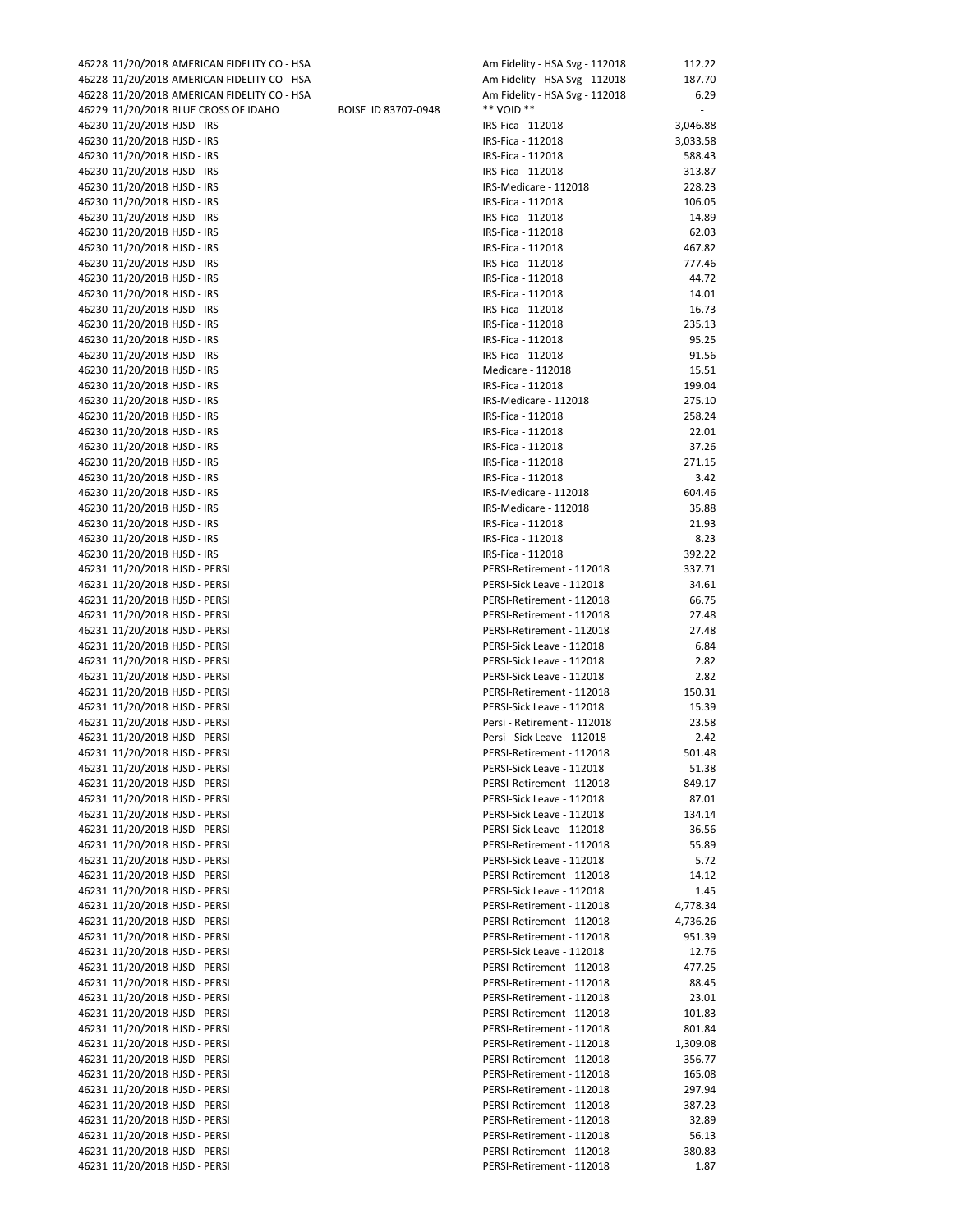| 46231 11/20/2018 HJSD - PERSI                 |                        | PERSI-Retirement - 112018  | 33.49    |
|-----------------------------------------------|------------------------|----------------------------|----------|
| 46231 11/20/2018 HJSD - PERSI                 |                        | PERSI-Retirement - 112018  | 124.52   |
|                                               |                        | PERSI-Sick Leave - 112018  | 489.64   |
| 46231 11/20/2018 HJSD - PERSI                 |                        |                            |          |
| 46231 11/20/2018 HJSD - PERSI                 |                        | PERSI-Sick Leave - 112018  | 485.33   |
| 46231 11/20/2018 HJSD - PERSI                 |                        | PERSI-Sick Leave - 112018  | 97.50    |
|                                               |                        |                            |          |
| 46231 11/20/2018 HJSD - PERSI                 |                        | PERSI-Sick Leave - 112018  | 48.91    |
| 46231 11/20/2018 HJSD - PERSI                 |                        | PERSI-Sick Leave - 112018  | 9.07     |
| 46231 11/20/2018 HJSD - PERSI                 |                        | PERSI-Sick Leave - 112018  | 2.36     |
|                                               |                        |                            |          |
| 46231 11/20/2018 HJSD - PERSI                 |                        | PERSI-Sick Leave - 112018  | 10.44    |
| 46231 11/20/2018 HJSD - PERSI                 |                        | PERSI-Sick Leave - 112018  | 82.17    |
|                                               |                        |                            |          |
| 46231 11/20/2018 HJSD - PERSI                 |                        | PERSI-Sick Leave - 112018  | 16.92    |
| 46231 11/20/2018 HJSD - PERSI                 |                        | PERSI-Sick Leave - 112018  | 30.54    |
| 46231 11/20/2018 HJSD - PERSI                 |                        | PERSI-Sick Leave - 112018  | 39.68    |
|                                               |                        |                            |          |
| 46231 11/20/2018 HJSD - PERSI                 |                        | PERSI-Sick Leave - 112018  | 3.37     |
| 46231 11/20/2018 HJSD - PERSI                 |                        | PERSI-Sick Leave - 112018  | 5.75     |
|                                               |                        |                            |          |
| 46231 11/20/2018 HJSD - PERSI                 |                        | PERSI-Sick Leave - 112018  | 39.02    |
| 46231 11/20/2018 HJSD - PERSI                 |                        | PERSI-Sick Leave - 112018  | 0.19     |
| 46231 11/20/2018 HJSD - PERSI                 |                        | PERSI-Sick Leave - 112018  | 3.44     |
|                                               |                        |                            |          |
| 46232 11/20/2018 STANDARD INSURANCE CO.       | PORTLAND OR 97228-6367 | Standard-Life - 112018     | 0.04     |
| 46232 11/20/2018 STANDARD INSURANCE CO.       | PORTLAND OR 97228-6367 | Standard-Life - 112018     | 3.53     |
|                                               |                        |                            |          |
| 46232 11/20/2018 STANDARD INSURANCE CO.       | PORTLAND OR 97228-6367 | Standard-Life - 112018     | 0.07     |
| 46232 11/20/2018 STANDARD INSURANCE CO.       | PORTLAND OR 97228-6367 | Standard-Life - 112018     | 0.65     |
| 46232 11/20/2018 STANDARD INSURANCE CO.       | PORTLAND OR 97228-6367 | Standard-Life - 112018     | 1.19     |
|                                               |                        |                            |          |
| 46232 11/20/2018 STANDARD INSURANCE CO.       | PORTLAND OR 97228-6367 | Standard-Life - 112018     | 41.16    |
| 46232 11/20/2018 STANDARD INSURANCE CO.       | PORTLAND OR 97228-6367 | Standard-Life - 112018     | 41.79    |
|                                               |                        |                            |          |
| 46232 11/20/2018 STANDARD INSURANCE CO.       | PORTLAND OR 97228-6367 | Standard-Life - 112018     | 2.00     |
| 46232 11/20/2018 STANDARD INSURANCE CO.       | PORTLAND OR 97228-6367 | Standard-Life - 112018     | 0.82     |
| 46232 11/20/2018 STANDARD INSURANCE CO.       | PORTLAND OR 97228-6367 | Standard-Life - 112018     | 0.60     |
|                                               |                        |                            |          |
| 46232 11/20/2018 STANDARD INSURANCE CO.       | PORTLAND OR 97228-6367 | Standard-Life - 112018     | 5.31     |
| 46232 11/20/2018 STANDARD INSURANCE CO.       | PORTLAND OR 97228-6367 | Standard-Life - 112018     | 14.37    |
|                                               |                        |                            |          |
| 46232 11/20/2018 STANDARD INSURANCE CO.       | PORTLAND OR 97228-6367 | Standard-Life - 112018     | 8.93     |
| 46232 11/20/2018 STANDARD INSURANCE CO.       | PORTLAND OR 97228-6367 | Standard Life - 112018     | 0.17     |
| 46232 11/20/2018 STANDARD INSURANCE CO.       | PORTLAND OR 97228-6367 | Standard-Life - 112018     | 0.95     |
|                                               |                        |                            |          |
| 46232 11/20/2018 STANDARD INSURANCE CO.       | PORTLAND OR 97228-6367 | Standard Life - 112018     | 4.00     |
| 46232 11/20/2018 STANDARD INSURANCE CO.       | PORTLAND OR 97228-6367 | Standard-Life - 112018     | 7.65     |
|                                               |                        |                            |          |
| 46232 11/20/2018 STANDARD INSURANCE CO.       | PORTLAND OR 97228-6367 | Standard-Life - 112018     | 2.58     |
| 46232 11/20/2018 STANDARD INSURANCE CO.       | PORTLAND OR 97228-6367 | Standard-Life - 112018     | 0.40     |
| 46232 11/20/2018 STANDARD INSURANCE CO.       | PORTLAND OR 97228-6367 | Standard-Life - 112018     | 0.80     |
|                                               |                        |                            |          |
| 46232 11/20/2018 STANDARD INSURANCE CO.       | PORTLAND OR 97228-6367 | Standard-Life - 112018     | 8.03     |
| 46232 11/20/2018 STANDARD INSURANCE CO.       | PORTLAND OR 97228-6367 | Standard-Life - 112018     | 1.38     |
| 46232 11/20/2018 STANDARD INSURANCE CO.       | PORTLAND OR 97228-6367 | Standard-Life - 112018     |          |
|                                               |                        |                            | 0.55     |
| 46232 11/20/2018 STANDARD INSURANCE CO.       | PORTLAND OR 97228-6367 | Standard-Life - 112018     | 3.54     |
| 46232 11/20/2018 STANDARD INSURANCE CO.       | PORTLAND OR 97228-6367 | Standard-Life - 112018     | 5.49     |
|                                               |                        |                            |          |
| 46233 11/26/2018 ALYSEN M. SPRINGER           | <b>BLISS ID 83314</b>  | ***VOID***                 |          |
| 46234 11/26/2018 ALYSEN M. SPRINGER           | <b>BLISS ID 83314</b>  | Missed P/R-11/20/18        | 157.70   |
|                                               |                        | Fingerprints-Melissa Wise  |          |
| 46235 11/26/2018 SDE-STATE DEPT OF EDUCATION  | BOISE ID 83750-0027    |                            | 27.00    |
| 46236 11/26/2018 BLUE CROSS OF IDAHO          | BOISE ID 83707-0948    | Blue Cross-11/20/18        | 531.43   |
| 46236 11/26/2018 BLUE CROSS OF IDAHO          | BOISE ID 83707-0948    | Blue Cross-11/20/18        | 1,449.31 |
|                                               |                        |                            |          |
| 46236 11/26/2018 BLUE CROSS OF IDAHO          | BOISE ID 83707-0948    | Blue Cross-11/20/18        | 330.11   |
| 46236 11/26/2018 BLUE CROSS OF IDAHO          | BOISE ID 83707-0948    | <b>Blue Cross-11/20/18</b> | 690.23   |
| 46236 11/26/2018 BLUE CROSS OF IDAHO          | BOISE ID 83707-0948    | Blue Cross-11/20/18 HSA    | 99.65    |
|                                               |                        |                            |          |
| 46236 11/26/2018 BLUE CROSS OF IDAHO          | BOISE ID 83707-0948    | <b>Blue Cross-11/20/18</b> | 26.21    |
| 46236 11/26/2018 BLUE CROSS OF IDAHO          | BOISE ID 83707-0948    | Blue Cross-11/20/18        | 60.02    |
|                                               |                        |                            |          |
| 46236 11/26/2018 BLUE CROSS OF IDAHO          | BOISE ID 83707-0948    | Blue Cross-11/20/18        | 90.03    |
| 46236 11/26/2018 BLUE CROSS OF IDAHO          | BOISE ID 83707-0948    | Blue Cross-11/20/18        | 120.04   |
| 46236 11/26/2018 BLUE CROSS OF IDAHO          | BOISE ID 83707-0948    | Blue Cross-11/20/18        |          |
|                                               |                        |                            | 1,023.80 |
| 46236 11/26/2018 BLUE CROSS OF IDAHO          | BOISE ID 83707-0948    | BX Adj-C.Lewis ins         | (30.00)  |
| 46236 11/26/2018 BLUE CROSS OF IDAHO          | BOISE ID 83707-0948    | Blue Cross-11/20/18        | 530.35   |
|                                               |                        |                            |          |
| 46236 11/26/2018 BLUE CROSS OF IDAHO          | BOISE ID 83707-0948    | Blue Cross-11/20/18        | 300.10   |
| 46236 11/26/2018 BLUE CROSS OF IDAHO          | BOISE ID 83707-0948    | Blue Cross-11/20/18        | 5,386.40 |
| 46236 11/26/2018 BLUE CROSS OF IDAHO          | BOISE ID 83707-0948    | Blue Cross-11/20/18        | 135.85   |
|                                               |                        |                            |          |
| 46236 11/26/2018 BLUE CROSS OF IDAHO          | BOISE ID 83707-0948    | Blue Cross-11/20/18        | 4,325.40 |
| 46236 11/26/2018 BLUE CROSS OF IDAHO          | BOISE ID 83707-0948    | Blue Cross-11/20/18        | 203.29   |
|                                               |                        |                            |          |
| 46236 11/26/2018 BLUE CROSS OF IDAHO          | BOISE ID 83707-0948    | Blue Cross-11/20/18        | 600.20   |
| 46236 11/26/2018 BLUE CROSS OF IDAHO          | BOISE ID 83707-0948    | BX Adj-K.Martin ins        | (600.20) |
| 46236 11/26/2018 BLUE CROSS OF IDAHO          | BOISE ID 83707-0948    | Blue Cross-11/20/18 HSA    | 67.51    |
|                                               |                        |                            |          |
| 46236 11/26/2018 BLUE CROSS OF IDAHO          | BOISE ID 83707-0948    | <b>Blue Cross-11/20/18</b> | 96.81    |
| 46236 11/26/2018 BLUE CROSS OF IDAHO          | BOISE ID 83707-0948    | Blue Cross-11/20/18 HSA    | 1,082.46 |
|                                               |                        |                            |          |
| 46236 11/26/2018 BLUE CROSS OF IDAHO          | BOISE ID 83707-0948    | Blue Cross-11/20/18 HSA    | 4.64     |
| 46236 11/26/2018 BLUE CROSS OF IDAHO          | BOISE ID 83707-0948    | Blue Cross-11/20/18        | 1,340.16 |
|                                               |                        |                            |          |
|                                               |                        |                            |          |
| 46236 11/26/2018 BLUE CROSS OF IDAHO          | BOISE ID 83707-0948    | Blue Cross-11/20/18        | 7.35     |
| 46237 11/26/2018 HAGERMAN JNT SCH DISTRIC 233 | HAGERMAN ID 83332      | BX Ins-K.Martin            | 600.20   |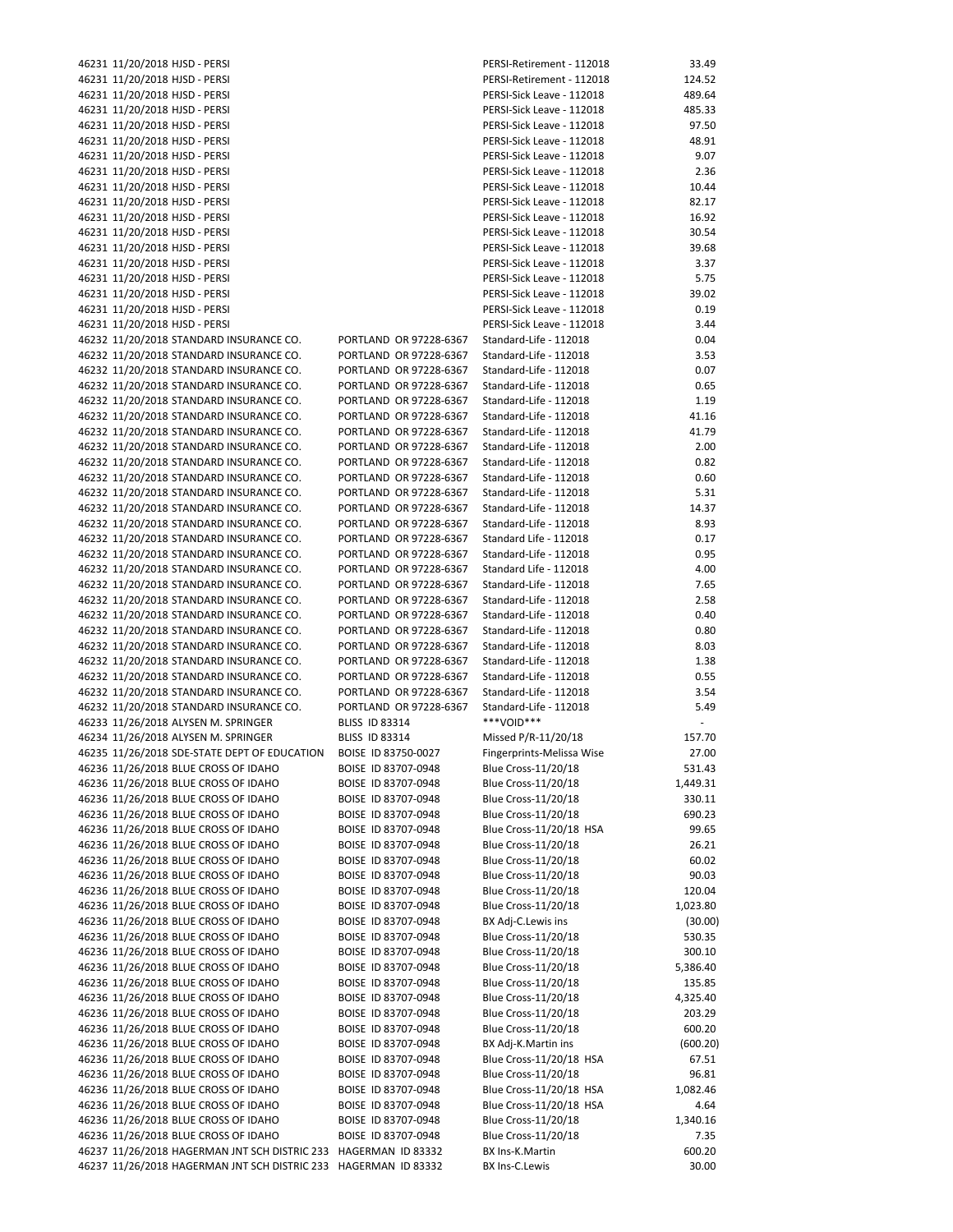| 46238 11/26/2018 SDE-STATE DEPT OF EDUCATION                           | BOISE ID 83750-0027      | Fingerprints-Alysen Springer      | 27.00    |
|------------------------------------------------------------------------|--------------------------|-----------------------------------|----------|
| 46239 11/28/2018 SDE-STATE DEPT OF EDUCATION                           | BOISE ID 83750-0027      | Fingerprints-Alejandra Guzman-PRO | 27.00    |
| 46240 11/28/2018 ACE HARDWARE                                          | HAGERMAN ID 83332        | Allen Wrench set-S.Smith          | 15.99    |
| 46240 11/28/2018 ACE HARDWARE                                          | HAGERMAN ID 83332        | Rope/Pins-Tether Ball             | 11.48    |
| 46240 11/28/2018 ACE HARDWARE                                          | HAGERMAN ID 83332        | Air Pump-Balls                    | 9.59     |
|                                                                        |                          |                                   |          |
| 46240 11/28/2018 ACE HARDWARE                                          | HAGERMAN ID 83332        | Dupl Keys-Tina                    | 14.34    |
| 46240 11/28/2018 ACE HARDWARE                                          | HAGERMAN ID 83332        | Sprinkler repairs                 | 12.99    |
| 46240 11/28/2018 ACE HARDWARE                                          | HAGERMAN ID 83332        | Caulking/Tacks-Bldg Mtce          | 6.15     |
| 46240 11/28/2018 ACE HARDWARE                                          | HAGERMAN ID 83332        | <b>Bldg Mtce</b>                  | 9.97     |
| 46240 11/28/2018 ACE HARDWARE                                          | HAGERMAN ID 83332        | Greenhouse R&M                    | 50.95    |
| 111801 11/9/2018 CENTURY LINK                                          | PHOENIX AZ 85038-9040    | Phone Chrgs                       | 54.02    |
| 111802 11/20/2018 SALES TAX COMMISSION                                 | BOISE ID 83707-0076      | HHS Sales Tax-Nov18               | 424.75   |
| 111802 11/20/2018 SALES TAX COMMISSION                                 | BOISE ID 83707-0076      | HL Sales Tax-Nov18                | 33.68    |
|                                                                        |                          |                                   |          |
|                                                                        |                          |                                   |          |
| 5173 11/14/2018 CHAPPELS MARKET                                        | HAGERMAN ID 83332        | Food - HL                         | 35.31    |
| 5173 11/14/2018 CHAPPELS MARKET                                        | HAGERMAN ID 83332        | Food - HL                         | 64.38    |
| 5173 11/14/2018 CHAPPELS MARKET                                        | HAGERMAN ID 83332        | Food - HL                         | 20.17    |
| 5173 11/14/2018 CHAPPELS MARKET                                        | HAGERMAN ID 83332        | Food - HL                         | 9.46     |
| 5173 11/14/2018 CHAPPELS MARKET                                        | HAGERMAN ID 83332        | Food - HL                         | 13.33    |
| 5173 11/14/2018 CHAPPELS MARKET                                        | HAGERMAN ID 83332        | Food - HL                         | 19.70    |
| 5173 11/14/2018 CHAPPELS MARKET                                        | HAGERMAN ID 83332        | Food - HL                         | 24.74    |
| 5173 11/14/2018 CHAPPELS MARKET                                        | HAGERMAN ID 83332        | Food - HL                         | 10.64    |
| 5174 11/14/2018 Charlie's Produce                                      | Seattle WA 98124         | Food                              | 455.51   |
|                                                                        |                          |                                   |          |
| 5174 11/14/2018 Charlie's Produce                                      | Seattle WA 98124         | Food                              | 218.48   |
| 5174 11/14/2018 Charlie's Produce                                      | Seattle WA 98124         | Food FFVP                         | 203.20   |
| 5174 11/14/2018 Charlie's Produce                                      | Seattle WA 98124         | <b>Food Returns</b>               | (64.70)  |
| 5174 11/14/2018 Charlie's Produce                                      | Seattle WA 98124         | Food                              | 131.05   |
| 5174 11/14/2018 Charlie's Produce                                      | Seattle WA 98124         | Food FFVP                         | 296.95   |
| 5175 11/14/2018 LUANNE COATES                                          | HAGERMAN ID 83332        | Mlg-ServSafe mtg TF               | 30.40    |
| 5175 11/14/2018 LUANNE COATES                                          | HAGERMAN ID 83332        | ServSafe Testing Fee              | 36.00    |
| 5176 11/14/2018 FOODSERVICES OF AMERICA                                | MERIDIAN ID 83642        | Food                              | 1,084.35 |
|                                                                        |                          | <b>Food Returns</b>               |          |
| 5176 11/14/2018 FOODSERVICES OF AMERICA                                | MERIDIAN ID 83642        |                                   | (244.41) |
| 5176 11/14/2018 FOODSERVICES OF AMERICA                                | MERIDIAN ID 83642        | Food                              | 960.33   |
| 5176 11/14/2018 FOODSERVICES OF AMERICA                                | MERIDIAN ID 83642        | Food                              | 793.35   |
| 5176 11/14/2018 FOODSERVICES OF AMERICA                                | MERIDIAN ID 83642        | Food                              | 679.41   |
| 5176 11/14/2018 FOODSERVICES OF AMERICA                                | MERIDIAN ID 83642        | Food                              | 245.52   |
| 5176 11/14/2018 FOODSERVICES OF AMERICA                                | MERIDIAN ID 83642        | Food                              | 800.36   |
| 5176 11/14/2018 FOODSERVICES OF AMERICA                                | MERIDIAN ID 83642        | Retns-Food                        | (48.88)  |
| 5176 11/14/2018 FOODSERVICES OF AMERICA                                | MERIDIAN ID 83642        | Retns-Food                        | (33.78)  |
| 5176 11/14/2018 FOODSERVICES OF AMERICA                                | MERIDIAN ID 83642        | Retns-Food                        | (32.98)  |
| 5176 11/14/2018 FOODSERVICES OF AMERICA                                | MERIDIAN ID 83642        | Retns-Food                        | (199.90) |
|                                                                        |                          |                                   |          |
| 5177 11/14/2018 GEM STATE PAPER                                        | TWIN FALLS ID 83303-0469 | <b>Napkins</b>                    | 124.76   |
| 5177 11/14/2018 GEM STATE PAPER                                        | TWIN FALLS ID 83303-0469 | Power Cleaner Sprya and Wipe      | 73.20    |
| 5177 11/14/2018 GEM STATE PAPER                                        | TWIN FALLS ID 83303-0469 | No Acid Drain and Sewer Maintaner | 66.55    |
| 5177 11/14/2018 GEM STATE PAPER                                        | TWIN FALLS ID 83303-0469 | Hi Density 33x40 33gl             | 21.95    |
| 5177 11/14/2018 GEM STATE PAPER                                        | TWIN FALLS ID 83303-0469 | Napkins                           | 65.38    |
| 5177 11/14/2018 GEM STATE PAPER                                        | TWIN FALLS ID 83303-0469 | Ziploc storage bags               | 53.68    |
| 5178 11/14/2018 GOOD SOURCE SOLUTIONS                                  | EMMETT ID 83617          | Food                              | 142.72   |
| 5178 11/14/2018 GOOD SOURCE SOLUTIONS                                  | EMMETT ID 83617          | Food                              | 169.44   |
| 5178 11/14/2018 GOOD SOURCE SOLUTIONS                                  | EMMETT ID 83617          | <b>Supplies</b>                   | 60.04    |
| 5178 11/14/2018 GOOD SOURCE SOLUTIONS                                  | EMMETT ID 83617          | Food                              | 1,508.26 |
| 5178 11/14/2018 GOOD SOURCE SOLUTIONS                                  |                          | Food                              |          |
|                                                                        | EMMETT ID 83617          |                                   | 1,256.22 |
| 5179 11/14/2018 GOODING SCHOOL-FOOD SERVICE GOODING ID 83330           |                          | Member Fee-18/19 Co-op            | 30.00    |
| 5180 11/14/2018 GRASMICK PRODUCE CO. INC.                              | <b>BOISE ID 83711</b>    | Food                              | 105.31   |
| 5180 11/14/2018 GRASMICK PRODUCE CO. INC.                              | BOISE ID 83711           | Food                              | 115.21   |
| 5180 11/14/2018 GRASMICK PRODUCE CO. INC.                              | <b>BOISE ID 83711</b>    | Food                              | 94.49    |
| 5180 11/14/2018 GRASMICK PRODUCE CO. INC.                              | <b>BOISE ID 83711</b>    | Food                              | 150.11   |
| 5181 11/14/2018 CHIA GREEN                                             | HAGERMAN ID 83332        | Refund-Adult Meal pmts            | 71.60    |
| 5182 11/14/2018 HAGERMAN JNT SCHOOL DISTRICT                           |                          | HL Sales Tax-Aug18                | 8.87     |
| 5182 11/14/2018 HAGERMAN JNT SCHOOL DISTRICT                           |                          | HL Sales Tax-Sep18                | 28.58    |
| 5183 11/14/2018 MEADOW GOLD DAIRY                                      | DENVER CO 80271-0960     | Dairy Products                    | 354.54   |
|                                                                        |                          |                                   |          |
| 5183 11/14/2018 MEADOW GOLD DAIRY                                      | DENVER CO 80271-0960     | Dairy Products                    | 215.81   |
| 5183 11/14/2018 MEADOW GOLD DAIRY                                      | DENVER CO 80271-0960     | Dairy Products                    | 194.46   |
| 5183 11/14/2018 MEADOW GOLD DAIRY                                      | DENVER CO 80271-0960     | Dairy Products                    | 274.11   |
| 5183 11/14/2018 MEADOW GOLD DAIRY                                      | DENVER CO 80271-0960     | Dairy Products                    | 213.65   |
| 5183 11/14/2018 MEADOW GOLD DAIRY                                      | DENVER CO 80271-0960     | Dairy Products                    | 290.88   |
| 5183 11/14/2018 MEADOW GOLD DAIRY                                      | DENVER CO 80271-0960     | Dairy Products                    | 202.63   |
| 5183 11/14/2018 MEADOW GOLD DAIRY                                      | DENVER CO 80271-0960     | Dairy Products                    | 225.03   |
| 5183 11/14/2018 MEADOW GOLD DAIRY                                      | DENVER CO 80271-0960     | Dairy Products                    | 335.45   |
| 5183 11/14/2018 MEADOW GOLD DAIRY                                      | DENVER CO 80271-0960     | Dairy Products                    | 303.30   |
| 5184 11/14/2018 SOUTH CENTRAL DIST HEALTH DEI TWIN FALLS ID 83301-3156 |                          | School K-6/USDA Lic Renewal       | 245.00   |
| 5186 11/14/2018 WAYNE WARREN                                           | TWIN FALLS ID 83301      | ** VOID **                        |          |
|                                                                        |                          |                                   |          |
| 5187 11/14/2018 WCP SOLUTIONS                                          | SEATTLE WA 98124-5445    | 5 Gal Dish Soap                   | 89.90    |